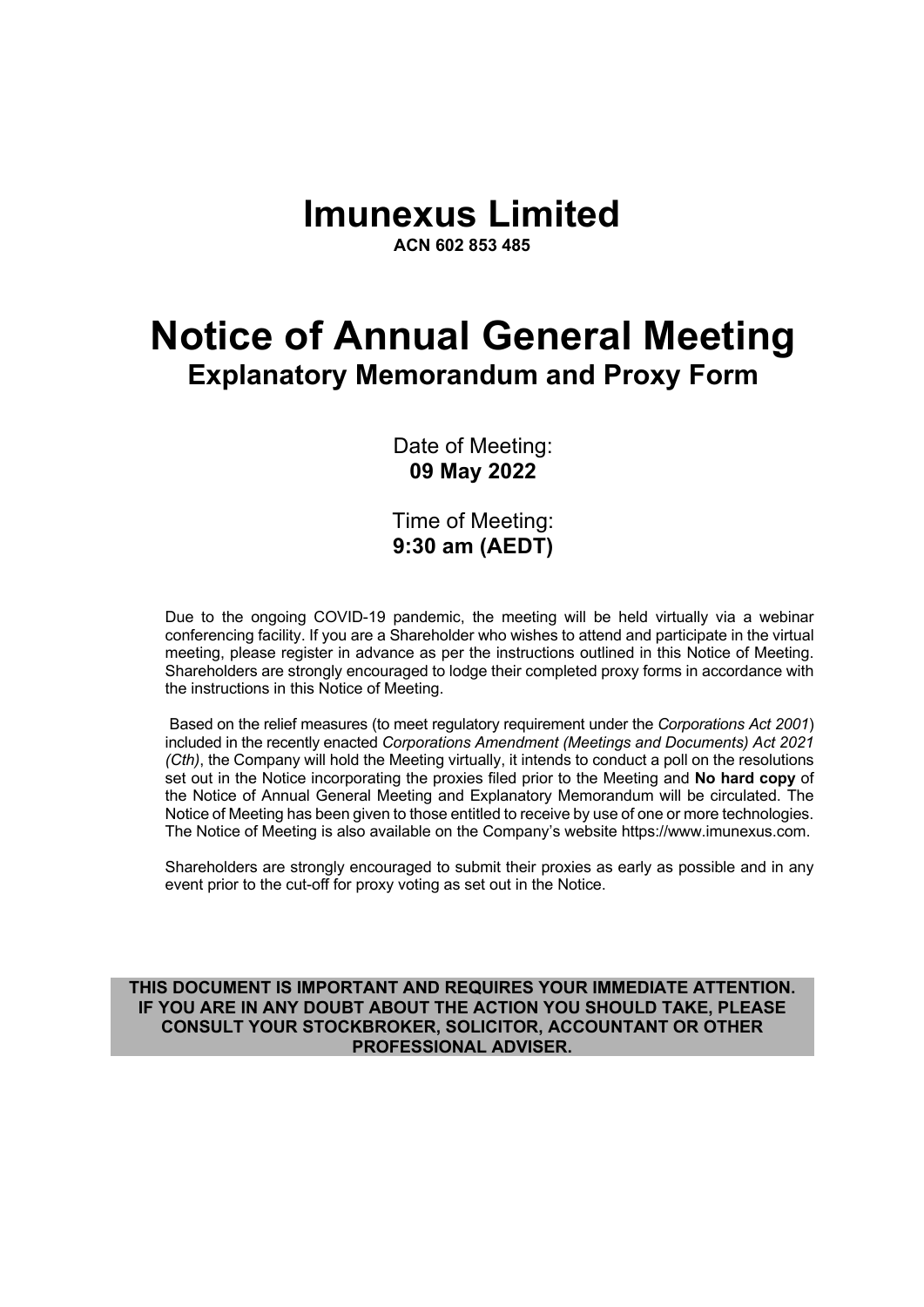#### **Imunexus Limited ACN 602 853 485**

*This Notice of Annual General Meeting and Explanatory Memorandum should be read in its entirety. If you are in doubt as to how to vote on any of the Resolutions, you should seek advice from your accountant, solicitor or other professional adviser without delay.*

*The formal resolutions proposed to be considered at the Meeting follow.*

#### **Business**

#### **Financial statements and reports**

To table and consider the financial reports, the Director's report and the auditor's report for the financial year ended 30 June 2021.

#### **Resolution 1 - Re-election of George Kopsidas as a Director of the Company**

To consider and, if thought fit, to pass the following resolution as an **ordinary resolution**:

*"That, for the purpose of clause 13.3 of the Constitution and for all other purposes, George Kopsidas a Director, retires and being eligible, is re-elected as a Director."*

#### **Resolution 2 - Appointment of auditor**

To consider and, if thought fit, to pass, the following resolution as an **ordinary resolution**:

*"That pursuant to section 327B of the Corporations Act 2001 (Cth) and for all other purposes, BDO Audit Pty Ltd ABN 33 134 022 870 (BDO) having consented to act, be appointed as the Company's auditors effective from the close of this Annual General Meeting"*

In accordance with section 328A of the Corporations Act 2001 (Cth), a notice of nomination of BDO as auditor of the Company is attached to this Notice (see Annexure A).

#### **Other business:**

To consider any other business that may lawfully be brought forward in accordance with the Constitution of the Company or the law.

#### **Other information:**

An Explanatory Memorandum accompanies and forms part of this Notice of Annual General Meeting. All Shareholders should read the Explanatory Memorandum carefully and in its entirety. Shareholders who are in doubt regarding any part of the business of the Meeting should consult their accountant, solicitor or other professional adviser for assistance.

#### **Voting by proxy:**

Any Shareholder entitled to vote at this Meeting is entitled to appoint a proxy to attend electronically and vote instead of that Shareholder. The proxy does not need to be a Shareholder of the Company. The Proxy Form has been enclosed. Please read all instructions carefully before completing the Proxy Form. A Shareholder who is entitled to cast 2 or more votes may appoint 2 proxies and may specify the proportion or number of votes each proxy is appointed to exercise. If no proportion or number is specified, each proxy may exercise half of the Shareholder's votes.

#### **Proxies must be lodged with the Company Secretary, Mr Chris Elliot by email to the email specified below; not later than 9:00 am (AEDT) on 5 May 2022.**

*Email: Company Secretary Mr. Chris Elliot, at info@imunexus.com*

#### **Bodies Corporate:**

A body corporate may appoint an individual as its representative to exercise any of the powers the body may exercise at meetings of the Company's Shareholders. The appointment may be a standing one. Unless the appointment states otherwise, the representative may exercise all of the powers that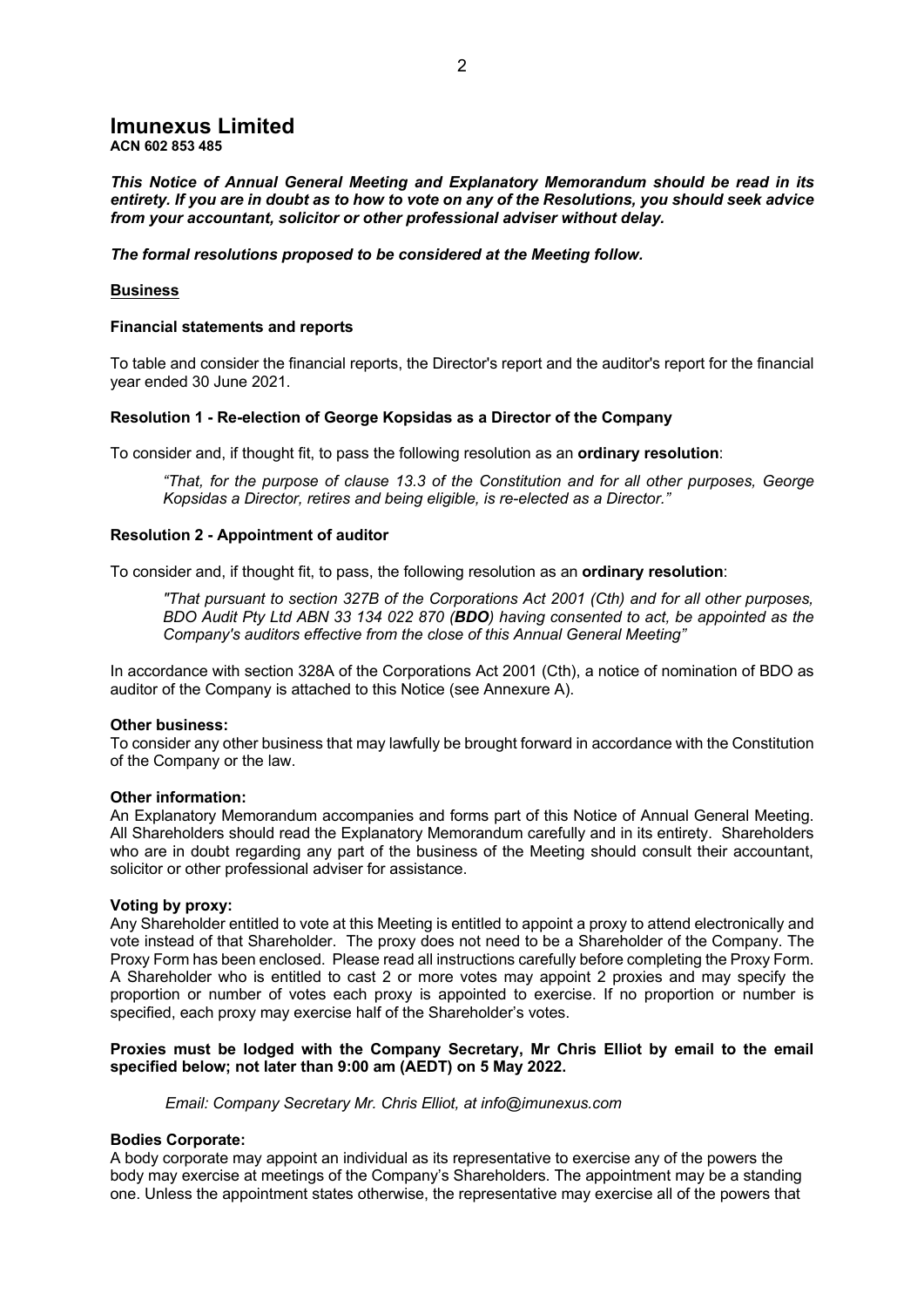the appointing body could exercise at a meeting or in voting on a Resolution. The representative should lodge 48 hours prior to the Meeting evidence of his or her appointment, including any authority under which the appointment is signed, unless it has previously been given to the Company.

#### **Entitlement to vote:**

In accordance with Section 1074E(2)(g)(i) of the Corporations Act and Regulation 7.11.37 of the Corporations Regulations, the Company has determined that for the purposes of the Meeting all shares will be taken to be held by the persons who held them as registered Shareholders at 9:00am (AEDT) on 05 May 2022. Accordingly, share transfers registered after that time will be disregarded in determining entitlements to attend and vote at the Meeting.

#### **Voting Intentions:**

Subject to any voting restrictions and exclusions, the Chairman intends to vote in favour of all Resolutions on the agenda. In respect of undirected proxies, subject to any voting restrictions and exclusions, the Chairman intends to vote in favour of all Resolutions on the agenda.

**By order of the Board Mr Chris Elliot, Company Secretary 08 April 2022**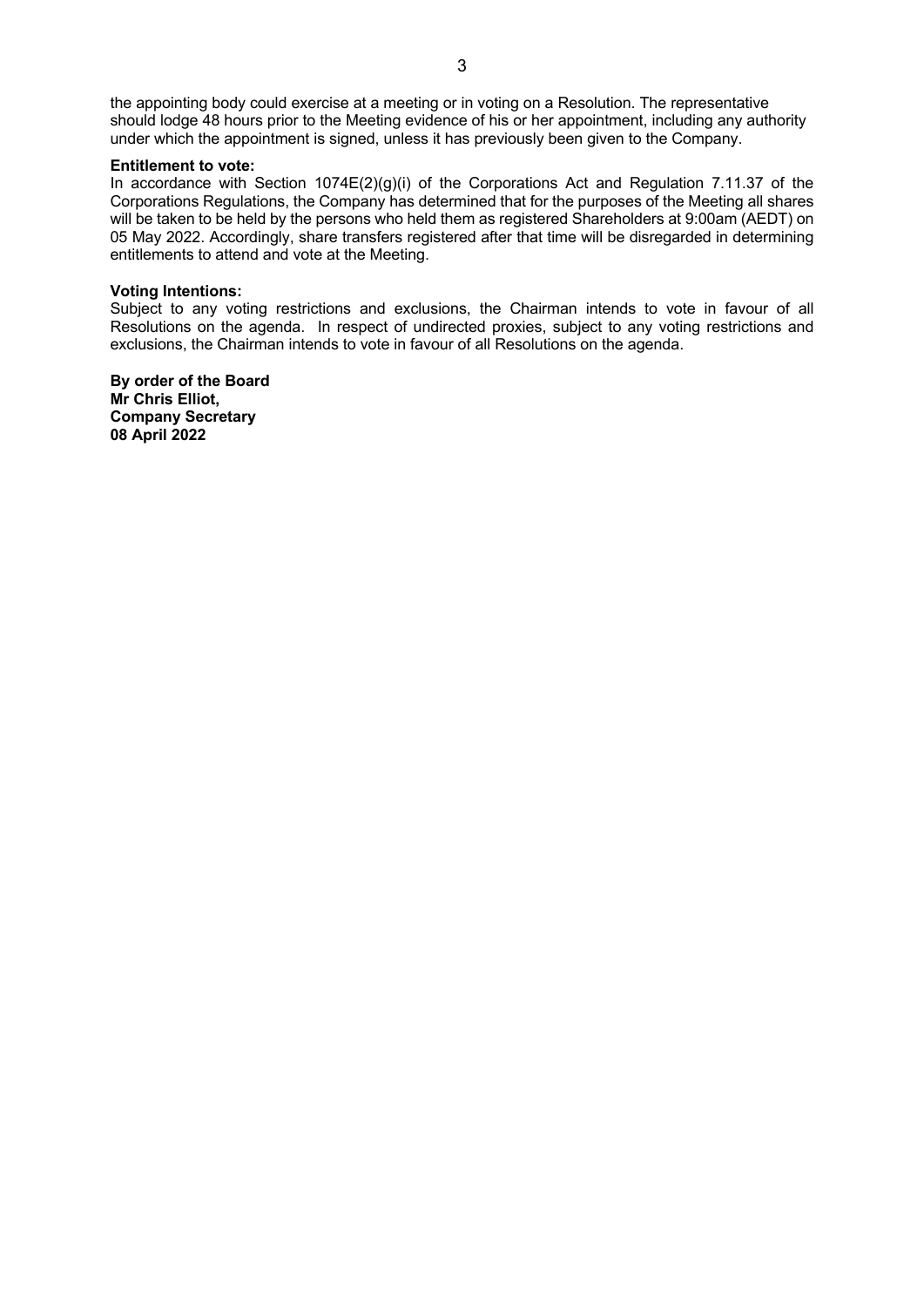# **Explanatory Memorandum**

*This Explanatory Memorandum sets out further information regarding the proposed Resolutions to be considered by Shareholders of Imunexus Limited (Imunexus or the Company) at a 2021 Annual General Meeting to be held commencing at 9:30am on 09 May 2022.* 

*In light of the current COVID-19 restrictions, Shareholders wishing to vote, or their attorneys or in the case of a Shareholder or proxy which is a corporation, corporate representatives, must log in online to participate in the virtual Annual General Meeting by clicking on*

*https://us06web.zoom.us/j/82379537514?pwd=Y3M0UC9VVFQ1Q2hkTDI4bE04QW9vQT09 on 09 May 2022 as from 9:15 am (Melbourne time).*

#### **Introduction**

On 20 November 2020 a Sale of Business Agreement was executed between the company and Imunexus Therapeutics Limited, pursuant to which the assets, IP, employees and all components of the business were purchased by Imunexus Therapeutics Limited.

The sale of business and associated restructure was approved by shareholders at the 30 November 2020 Annual General Meeting.

As such, there are no current operational activities within Imunexus Limited, however the Company will continue to complete reporting and statutory obligations as required of a public non-listed entity.

**The Directors recommend that Shareholders read this Explanatory Memorandum before determining whether or not to support the Resolutions. You are recommended to obtain your own independent financial, taxation and legal advice regarding the resolutions. This is an important meeting for the Company and if you are unable to attend, please consider completing the attached Proxy Form so your views on the resolution are received by the Company.**

#### **1. Accounts and Reports**

The *Corporations Act 2001 (Cth)* (**Corporations Act**) requires the financial report, the Directors' report and the auditor's report to be laid before the Company's annual general meeting.

Shareholders will be offered the opportunity to discuss the financial report, the Directors' report and the auditor's report at the meeting. Copies of these reports can be found on the Company's website https://www.imunexus.com.

There is no requirement for Shareholders to approve the financial report, the Directors' report and the auditor's report. Shareholders will be offered the following opportunities: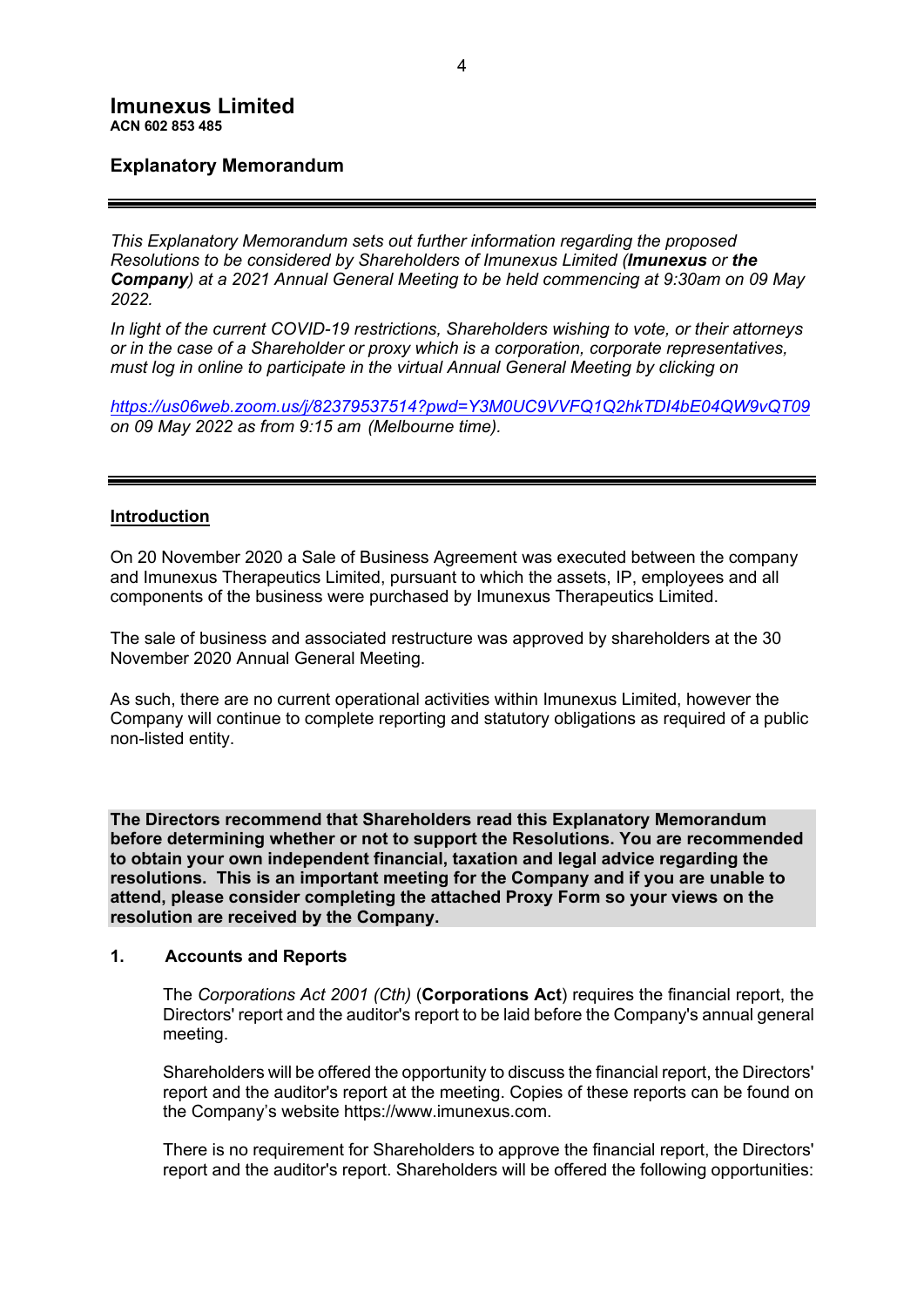- (a) discuss the financial reports for the financial year ended 30 June 2021;
- (b) ask questions or make comments on the management of the Company; and
- (c) ask the auditor questions about the conduct of the audit and preparation and content of the auditor's report.

In addition to taking questions at the Annual General Meeting, written questions to the Chairman about the management of the Company, or to the Company's auditor about:

- (a) the preparation and content of the financial reports;
- (b) the conduct of the audit;
- (c) accounting policies adopted by the Company in relation to the preparation of the financial statements; and
- (d) the independence of the auditor in relation to the conduct of the audit,

may only be submitted no later than 5 business days before the Annual General Meeting to the Company Secretary at the Company's registered office or by email to info@imunexus.com

# **2. Resolution 1 - Re- Election of George Kopsidas as a Director of the Company**

# **2.1 Proposed resolution**

The election of George Kopsidas as a Director of the Company.

# **2.2 Background**

Whilst George Kopsidas was appointed as a director by the Board on 13 November 2014 and elected as a director by shareholders at the 2020 Annual General Meeting, clause 13.3(a) of the Company's Constitution requires there to be an election of directors at every annual general meeting. The election is for the position of the director the longest serving since last elected. As George Kopsidas and Philippa Lewis were elected at the 2020 Annual General Meeting, clause 13.3(c) of the Constitution provides that the director to submit themselves for election shall be drawn by lot - hence the resolution for the re-election of George Kopsidas.

Information regarding George Kopsidas is as follows:

Dr Kopsidas is a Founding member of Imunexus and the original developer of the Imunexus technology platform. He is a practiced molecular biologist and biotechnologist with over 19 years' experience in protein and antibody engineering (he has engineered 26 potential antibody products). He also has 5 years' experience in the field of molecular ageing and mitochondrial diseases where he held a position on the editorial board for the Bio-Gerontology Journal, and well over 10 years' experience elucidating the mechanisms of DNA repair.

He held academic positions with RMIT and La Trobe Universities and held a Research Fellowship at the National Institutes of Health USA (NIH). He has had senior roles in the commercial sector as the Senior Scientist with the Centre for Molecular Biology and Medicine, the Director of Protein Technologies at Evogenix Ltd, and the Vice-President of Protein Technologies at both Arana Therapeutics and Cephalon Australia. He was the driving force behind the development of the technology platforms of these companies and has a proven track record for developing multiple commercially validated technologies.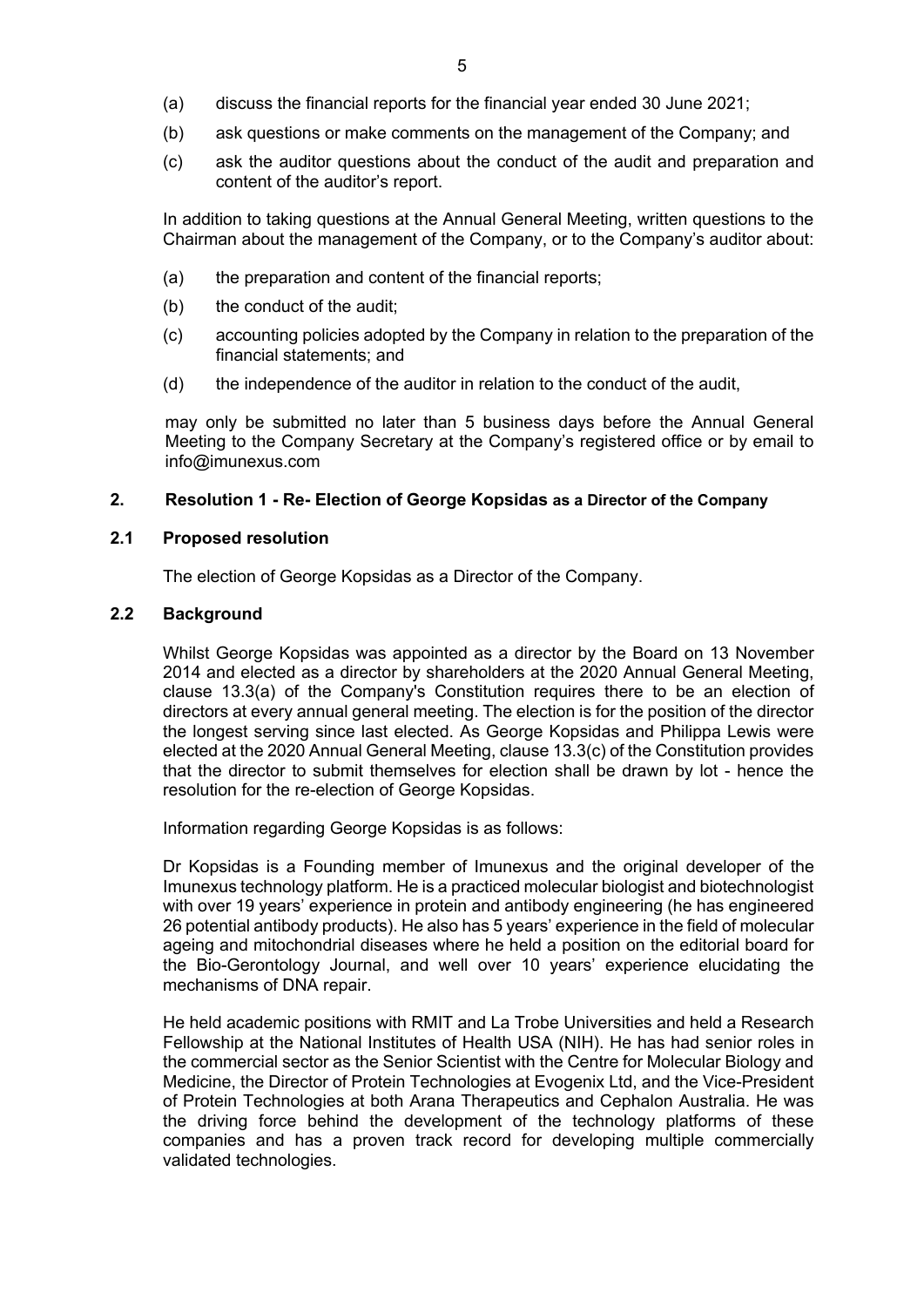He was a foundation scientist at Evogenix and the main contributor to the development of their technology platform and product engineering approaches that were later adopted by Arana and Cephalon. He had a major role in the engineering of these company's R&D pipeline products and continued to develop and expand their technology platforms. He also has a very strong track for developing drugs over multiple projects. He has multiple international publications and patents including joint patents with GSK, Teva and Vegenics around antibody therapeutics and has 64 publications and presentations at national and international conferences.

# **2.3 Board Recommendation**

The Directors (other than Mr Kopsidas) recommend that Shareholders vote in favour of this Resolution 1.

# **3. Resolution 2 - Appointment of Auditor**

# **3.1 Proposed resolution**

Resolution 2 seeks shareholder approval to appoint BDO Audit Pty Ltd ABN 33 134 022 870 (**BDO**) as the Company's auditor.

# **3.2 Background**

Pursuant to section 327C of the Corporations Act 2001 (Cth) BDO were appointed auditors by the Directors, on 31 August 2021, to fill that casual vacancy. Pursuant to section 327C, an auditor appointed to fill a casual vacancy will only hold office until the Company's next annual general meeting, being the Meeting the subject of this Notice.

The purpose of Resolution 2 is to seek Member approval and ratification of the appointment of BDO as auditor of the Company and its controlled entities in accordance with section 327B of the Corporations Act.

As required by section 328B(1) of the Corporations Act, the Company has received a nomination from a Member that BDO be appointed as the Company's new auditor. A copy of this nomination is attached to this Explanatory Memorandum. BDO has given, and not withdrawn, its written consent to act as the Company's auditor.

If Resolution 2 is passed, the appointment of BDO as the Company's auditor is effective as from the close of this Meeting. If this Resolution is not passed, BDO's appointment as auditor will not be ratified.

#### **3.3 Recommendation:**

The Board recommends that Members **vote in favour** of this resolution.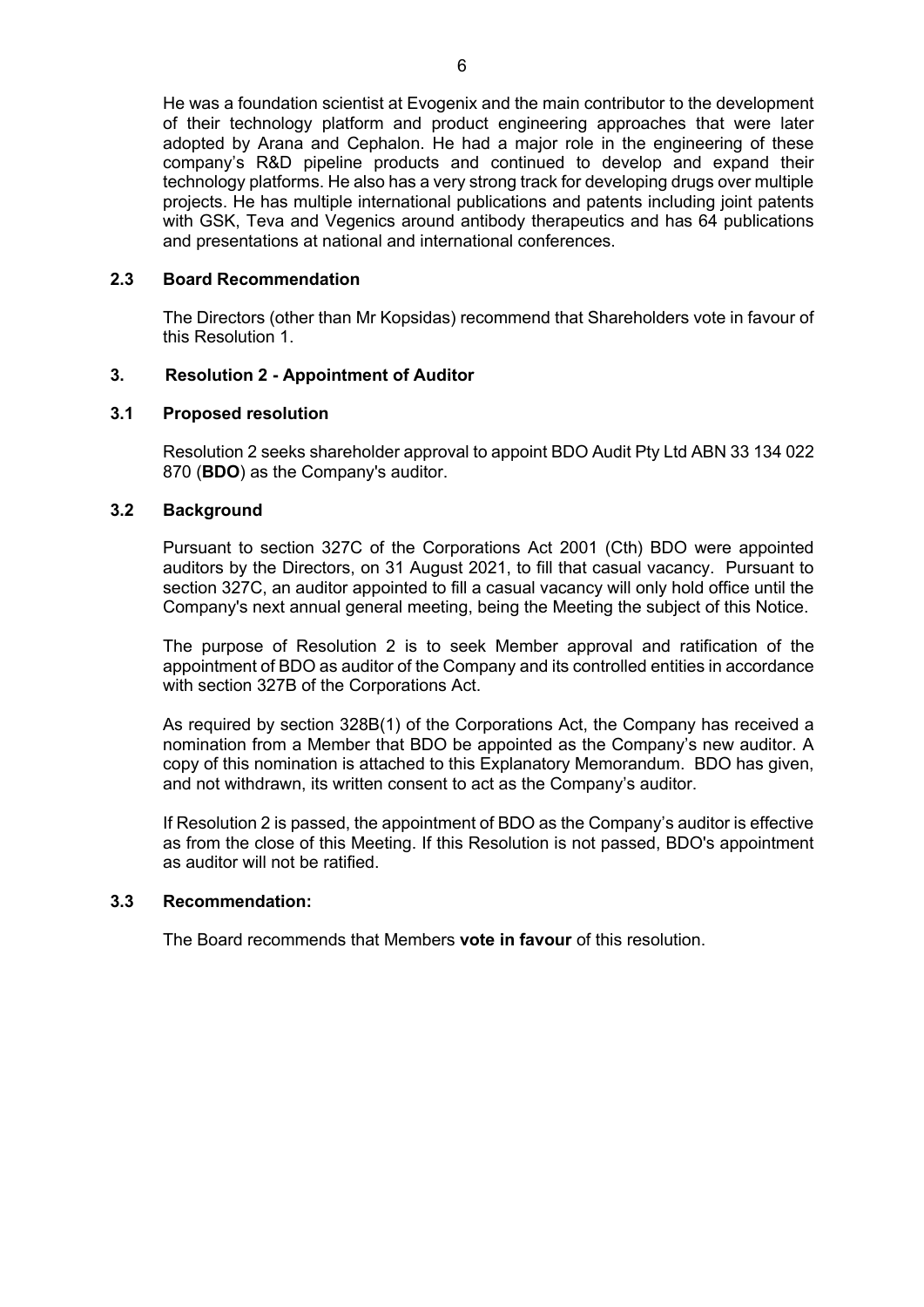# **Glossary**

In this Explanatory Memorandum, and the Notice of Meeting:

**Annual General Meeting or Meeting** means the annual general meetings of the Company to be held virtually on 09 May 2022 pursuant to the Notice of Meeting.

**Associate** has the meaning as provided by the Corporations Act.

**Board** means the board of directors of the Company.

**Closely Related Party** has the meaning provided to that term in the Corporations Act.

**Company** means Imunexus Limited ACN 602 853 485

**Constitution** means the constitution of the Company.

**Corporations Act** means the *Corporations Act 2001 (Cth)*.

**Director** means a director of the Company.

**Explanatory Memorandum** means this explanatory memorandum which forms part of the Notice of Meeting.

**Meeting** means the Annual General Meeting of the Company the subject of this Notice of Meeting scheduled to occur virtually on 09 May 2022.

**Notice of Meeting** or **Notice** means this notice of the Annual General Meeting.

**Proxy Form** means the proxy form accompanying this Notice of Meeting.

**Resolution** means the resolutions referred to in the Notice of Meeting.

**Shareholder** means a holder of a Share.

**Share** means a fully paid ordinary share in the capital of the Company.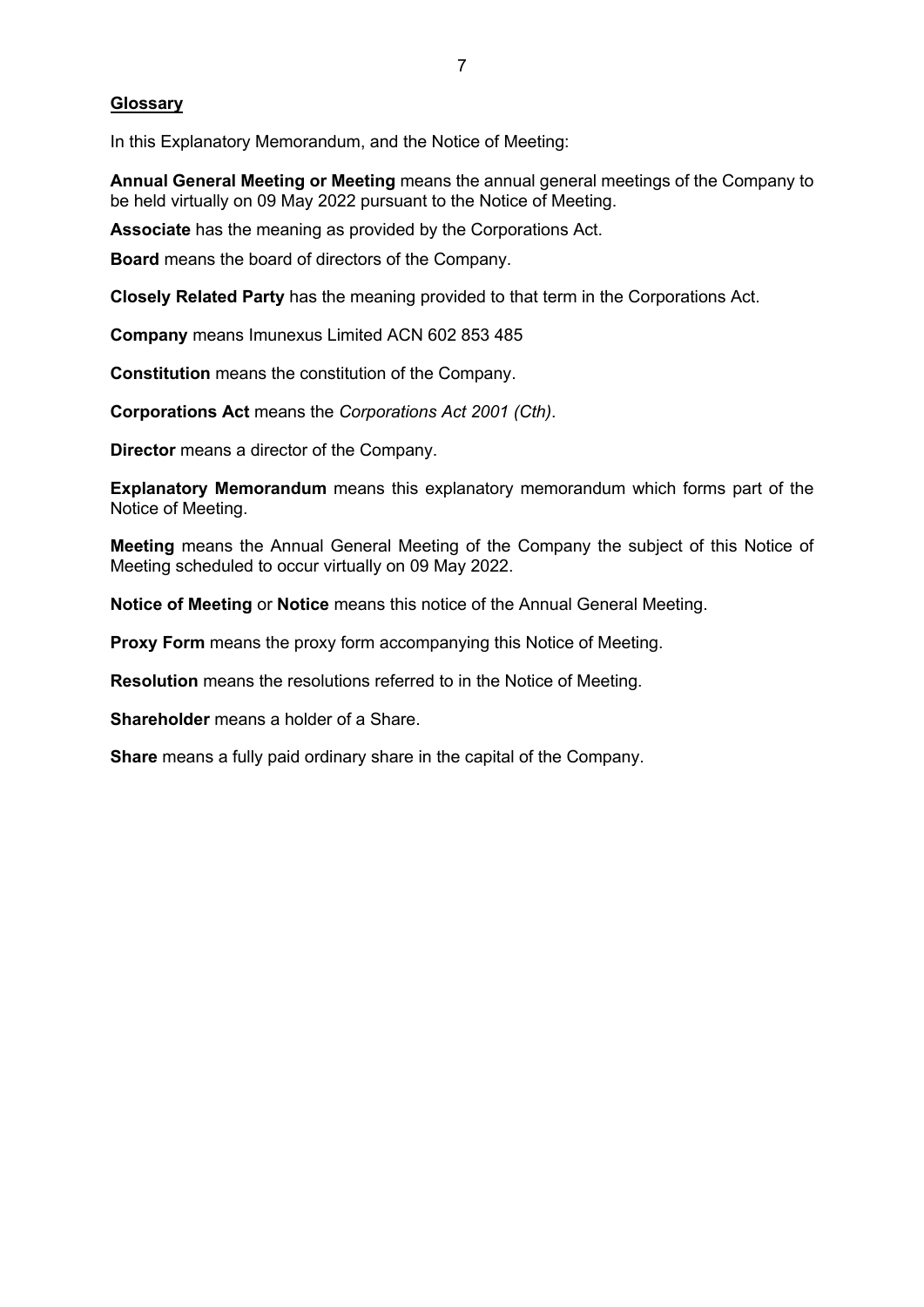# **Annexure A - Nomination of Auditor**

# **Notice of nomination of auditor**

31 August 2021

The Board of Directors Imunexus Limited

Dear Directors

#### **Notice of nomination of auditor of Imunexus Limited ACN 602 853 485** (**Company**)

In accordance with section 328B(3) of the *Corporations Act 2001 (Cth)* (**Act**), George Kopsidas (a shareholder of the Company) hereby nominates BDO Audit Pty Ltd ABN 33 134 022 870 Melbourne for appointment as auditor of the Company at the next annual general meeting of the Company, convened for 09 May 2022.

Please distribute copies of this Notice of Nomination as required by section 328B(3) of the Act.

**Signed** by George Kopsidas:

p

..................................................................... Signature of George Kopsidas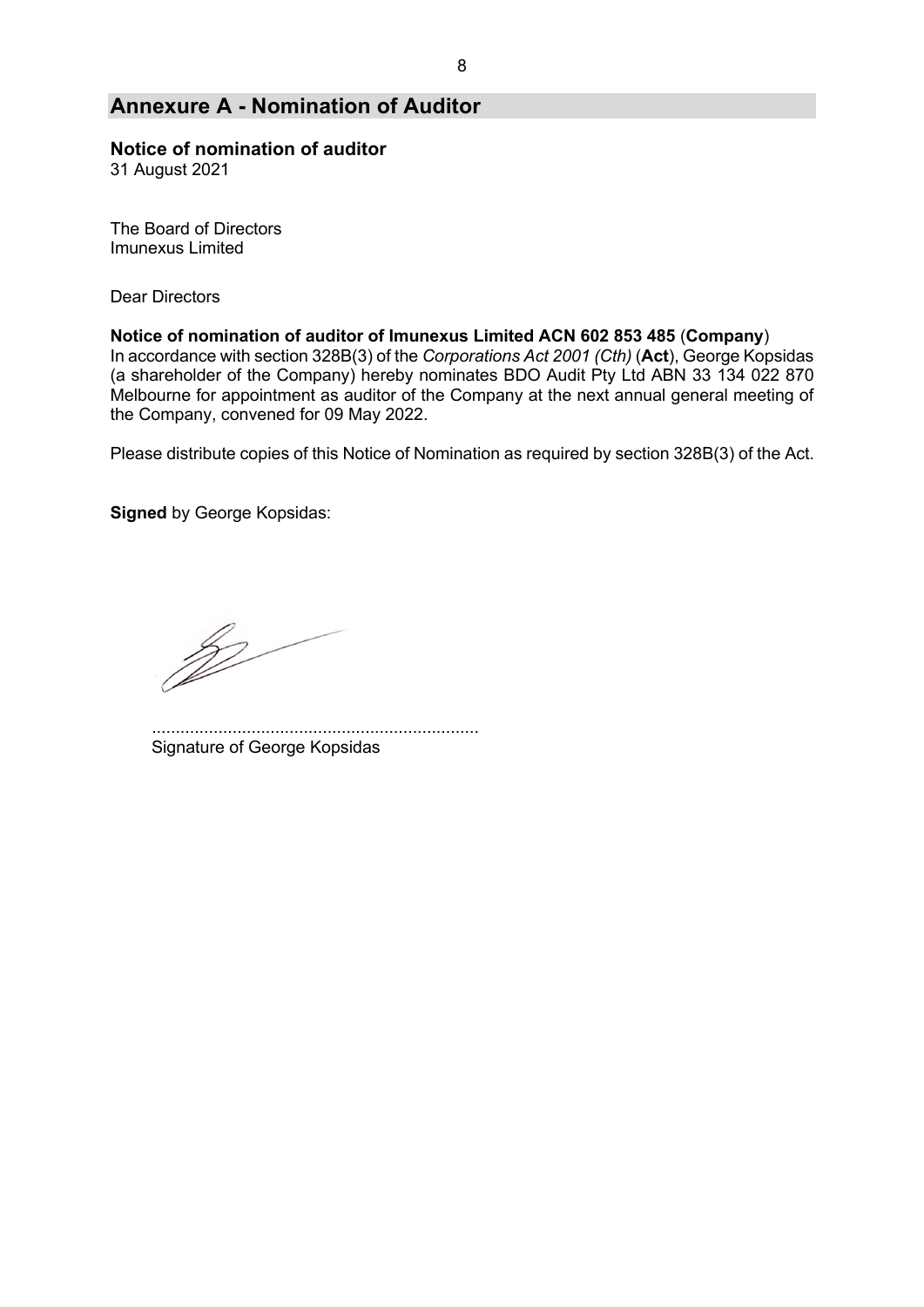# **Imunexus Limited ACN 602 853 485 Proxy form - Annual General Meeting**

|  |  | <b>Appoint a proxy</b> |  |
|--|--|------------------------|--|
|  |  |                        |  |

I/we

of

being a member of Imunexus Limited ACN 602 853 485 (**Company**) and registered holder of

ordinary shares in the capital of the Company and entitled to attend virtually and vote at the 2021 annual general meeting to be held virtually via Zoom virtual meeting at:

*https://us06web.zoom.us/j/82379537514?pwd=Y3M0UC9VVFQ1Q2hkTDI4bE04QW9vQT09* in accordance with clause 13.7 of the Company's Constitution on 09 May 2022 at 9:30 am (**Meeting**) appoint:

the Chair of the Meeting

OR if you are NOT appointing the Chair as your proxy, please write the name of the person or body corporate you are appointing here:

 $\mathcal{L}_\text{max}$  and  $\mathcal{L}_\text{max}$  and  $\mathcal{L}_\text{max}$  and  $\mathcal{L}_\text{max}$  and  $\mathcal{L}_\text{max}$ OR failing this person/body corporate, or if no person/body corporate is named, the Chair of the Meeting as my/our proxy to vote and act for me/us at the Meeting and any other day to which that Meeting is adjourned or postponed.

Where I/we have appointed the Chair as my/our proxy, **the Chair intends to vote undirected proxies in favour of the resolution**.

# **Your voting directions**

**\***If you mark the Abstain box for a particular Item, you are directing your proxy not to vote on your behalf and your votes will not be counted in determining the required majority.

| <b>Item</b> |                                                             | For | <b>Against</b> | Abstain* |
|-------------|-------------------------------------------------------------|-----|----------------|----------|
|             | Re-election of George Kopsidas as a Director of the Company |     |                |          |
| -2.         | <b>Appointment of Auditor</b>                               |     |                |          |

| <b>Signature</b>                            |                                            |                                  |
|---------------------------------------------|--------------------------------------------|----------------------------------|
| Individual or Shareholder 1                 | Joint Shareholder 2 (Individual)           | Joint Shareholder 3 (Individual) |
|                                             |                                            |                                  |
| Sole director and sole company<br>secretary | Director/Company Secretary<br>(delete one) | Director                         |

Contact name: example and contact telephone no:  $\blacksquare$